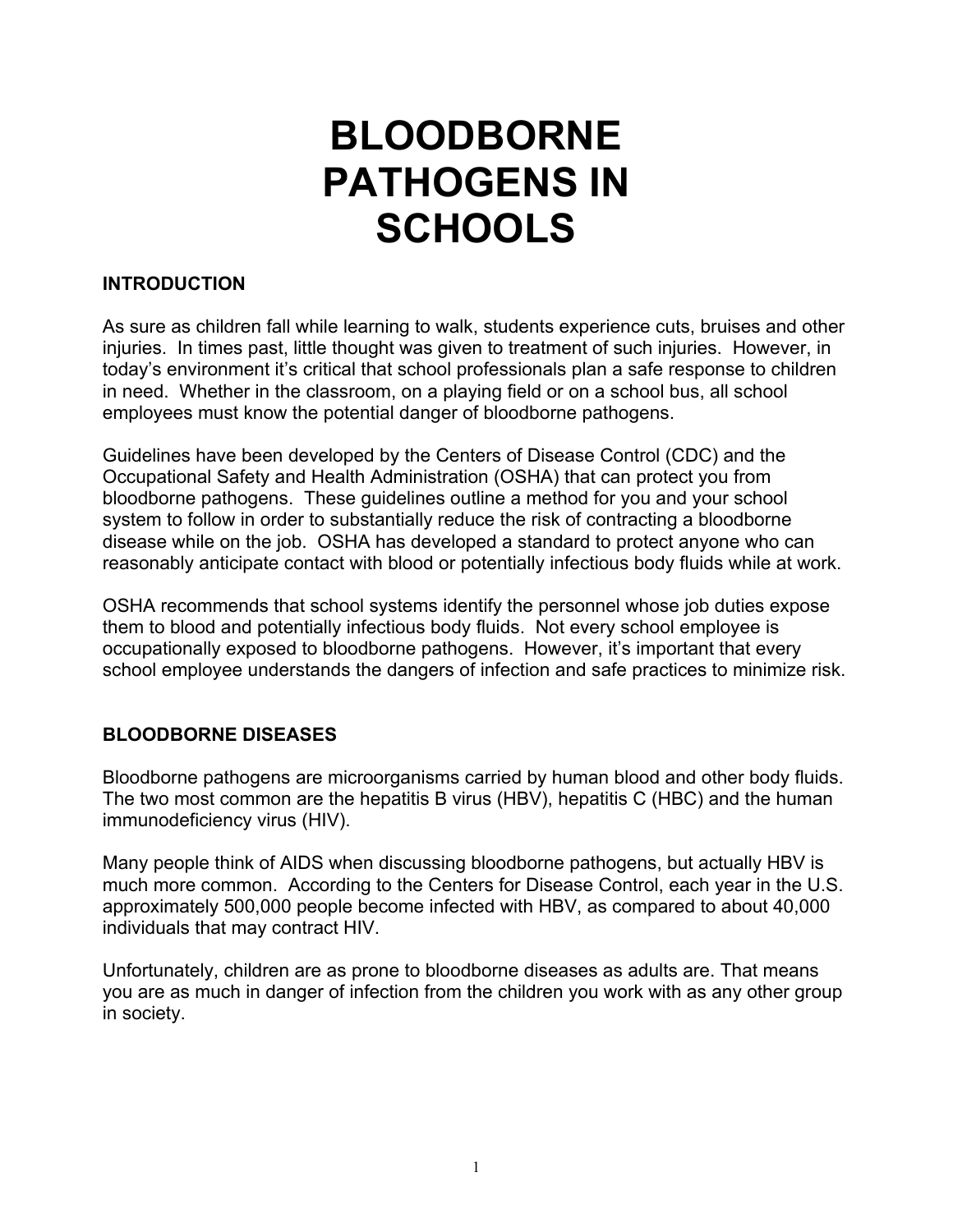## **HBV**

Hepatitis means "inflammation of the liver". Most people suffering from HBV will heal in approximately six months. But the virus can be life threatening-leading to cirrhosis and almost certain death.

If you become infected with HBV:

- You may suffer from flu-like symptoms (fatigue, weight-loss, fever or diarrhea).
- You may require hospitalization.
- You may not exhibit any symptoms, being unaware that you are a carrier.
- Your blood, saliva and other body fluids may be infected.
- You may spread the virus to sexual partners, family members and even unborn infants.

Symptoms of this disease are hard to pin down. Many contagious people show no signs or symptoms whatsoever. Only blood tests can positively identify the disease.

## HBC

It is spread by direct contact with the blood of an infected person. Once transmitted, the incubation period is an average of 45 to 75 days. Only 25% to 30% of infected individuals show any signs of infection, and those signs may not be recognized. Symptoms of HCV are similar to those of HBV (see above).

Approximately 4 million Americans are currently infected with HCV, and an estimated 36,000 to 242,000 new infections occur in the United States each year. About 15% of HCV-infected individuals clear the virus, and about 85% go on to develop chronic hepatitis C. Chronic liver disease may develop in 70% of the individuals with chronic hepatitis C, resulting in 8,000 to 10,000 deaths each year. Infection with HCV is the most common reason people have liver transplants in the United States.

# **HIV**

The human immunodeficiency virus attacks the body's immune system, causing the disease known as AIDS. At present, there is no vaccine to prevent AIDS. If you contract HIV:

- You may suffer from flu-like symptoms (fever, diarrhea, fatigue).
- You may carry the virus without showing symptoms for several years.
- You will eventually develop AIDS.
- You may fall victim to AIDS-related illnesses including neurological problems, cancer and other opportunistic infections.

HIV is transmitted mainly through sexual contact, but also may be spread by contact with blood and body fluids. HIV is not transmitted by touching or working around people who carry the disease.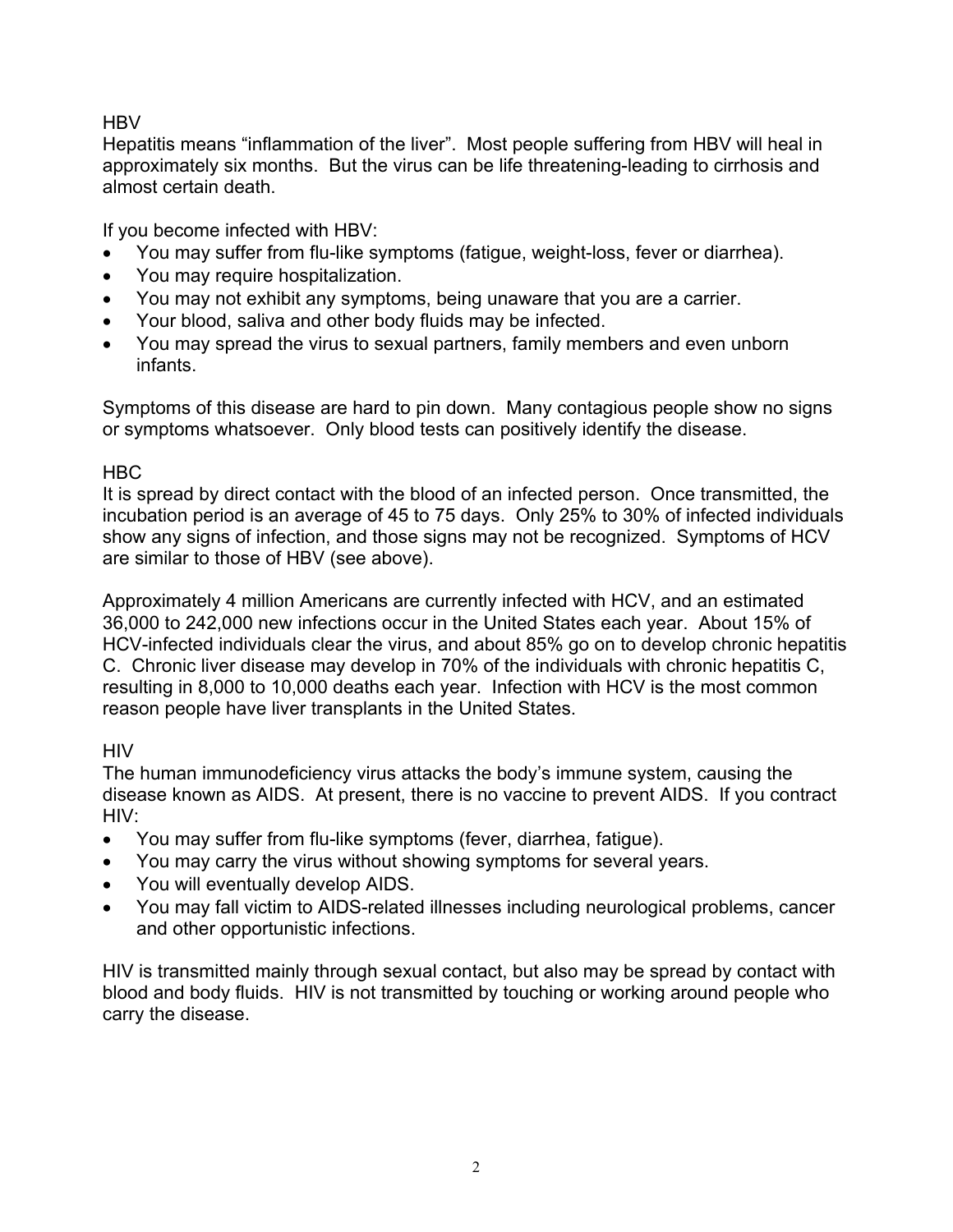## **WORKPLACE TRANSMISSION**

Knowing how these dreaded diseases are transmitted can be your first line of defense from infection. HBV, HCV, HIV and other pathogens may be present in blood and other materials, such as:

- Body fluids containing visible blood.
- Semen and vaginal secretions.
- Torn or loose skin.

Bloodborne pathogens can cause infection by entering your body through:

- Open cut and nicks.
- Skin abrasions.
- Dermatitis.
- Acne.
- The mucous membranes of your mouth, eyes or nose.

Special-education employees should take extra caution while working with severely disabled children. Some children may be more:

- Vulnerable to injury.
- Likely to have special medical needs.
- Dependant on adults for personal care.

## **ACCIDENTAL INJURY**

You can become infected by cutting yourself with a contaminated sharp object like:

- Broken glass
- Sharp metal
- Needles
- **Knives**
- Exposed ends of orthodontic wires.

## **INDIRECT TRANSMISSION**

Bloodborne diseases can also be transmitted indirectly. This happens when you touch a contaminated object or surface and then transfer the infection to your:

- Mouth
- Eyes
- Nose
- Non-intact skin

Sound unlikely? Not when you consider HBV can survive on surfaces dried and at room temperature for at least a week. Contaminated surfaces are a major factor in the spread of HBV.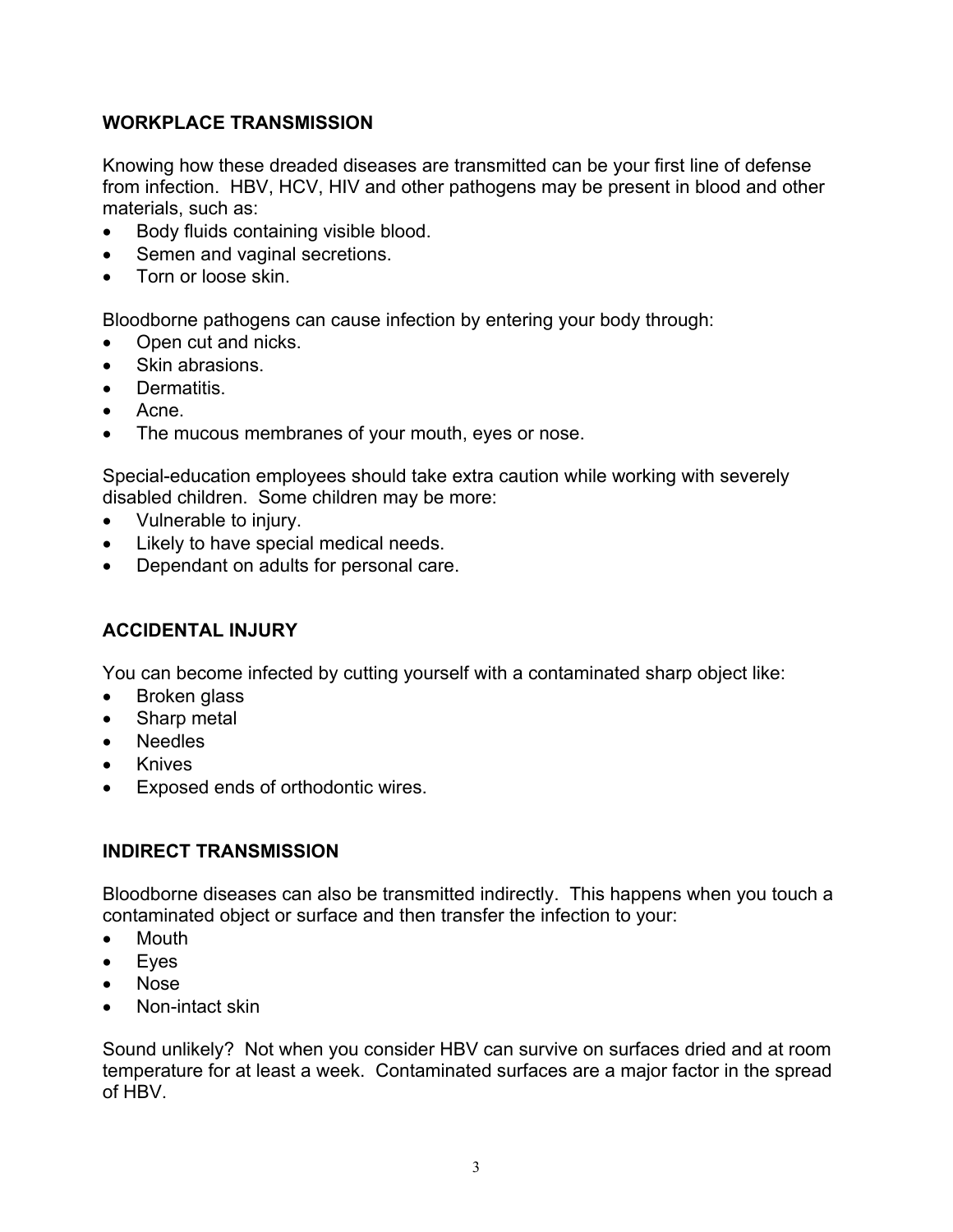# **EXPOSURE CONTROL PLAN**

OSHA recommends that every school system create a written Exposure Control Plan (ECP) that's made available to **every** school employee. The ECP will:

- Identify the personnel at greatest risk for exposure.
- Analyze the potential hazards of each job description.
- Determine what measures will be taken to reduce the risk of exposure to bloodborne pathogens on the job.

# **STANDARD PRECAUTIONS**

Most approaches to infection control are based on the concept of Standard Precautionstreating all blood and body fluids as if they were potentially infectious.

This approach is critical because it is impossible to tell who is infected with HBV, HCV or HIV simply by appearances. Many people who carry infectious disease have no visible symptoms and no knowledge of their condition.

Victims of HBV, HCV and HIV come from:

- All age groups
- Every socioeconomic class
- Every state and territory
- Rural areas and inner cities.

Remember that an exposure can lead to infection. Using Standard Precautions may literally save your life.

# **REDUCING YOUR RISK**

Reducing your risk of exposure to bloodborne pathogens means you need to do more than wear gloves. To protect yourself effectively use:

- Work practice controls
- Personnel protective equipment
- Engineering controls
- Housekeeping
- Hepatitis B vaccine.

Alone, none of these five approached is 100-percent effective. They must be used together to protect you from HBV, HCV and HIV.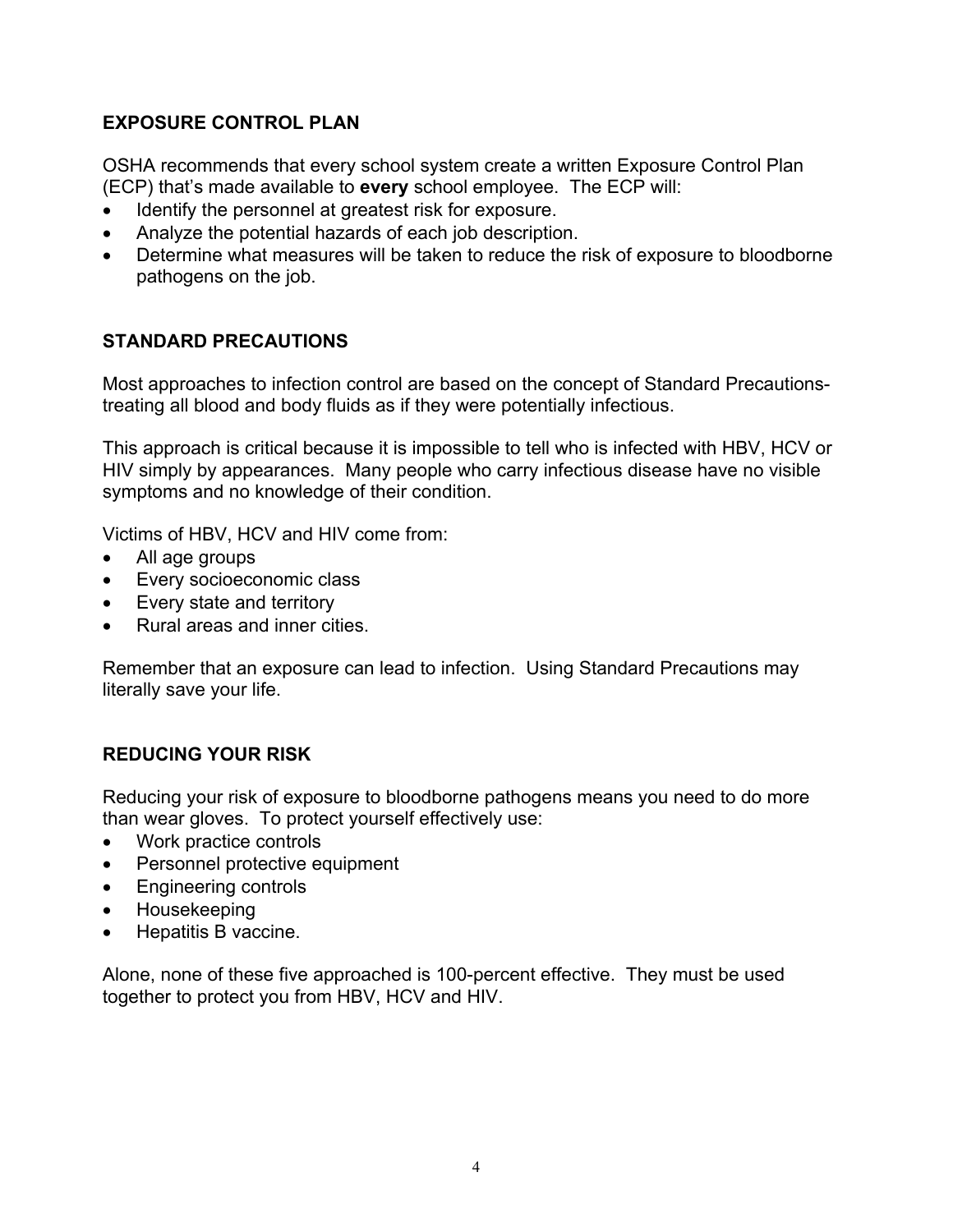## **ENGINEERING CONTROLS**

Your school system will provide physical or mechanical systems that eliminate hazards at their source. Their effectiveness usually depends on you. Know what engineering controls are available at your school and use them.

For example, appropriate containers must be used for disposing of regulated waste and towels soaked with blood or body fluids.

# **WORK PRACTICE CONTROLS**

Work practice controls are specific procedures you must follow on the job to reduce your exposure to blood or other potentially infectious materials. The school system will assign personnel to deal with bloodborne hazards on a regular basis. These employees may include:

- A person trained in bloodborne pathogens safety to give first-aid treatment to students
- A custodian or trained person responsible for cleaning up all body fluid spills.

## **HANDWASHING**

The most important work practice control is handwashing. Good handwashing keeps you from transferring contamination from your hands to other parts of your body or other surfaces you may contact later.

You should wash your hands with nonabrasive soap and running water:

- Every time you remove your gloves or other PPE.
- If skin or mucous membranes come in direct contact with blood or other body fluids, wash or flush the area with water as soon as possible.
- Where handwashing facilities are not available, such as a school bus, your employer will provide an antiseptic hand cleanser or antiseptic towelettes. Use these as a temporary measure only. You must still wash your hands with soap and running water as soon as you can.

## **PERSONAL HYGIENE**

Here are more ways to protect yourself from bloodborne pathogens:

- Minimize splashing, spraying, spattering and generation of droplets when attending to an injured student or co-worker, especially where blood is present.
- Don't eat or drink, smoke, apply cosmetics or lip balms, or handle contact lenses where there is likelihood of exposure.
- Don't keep food and drink in refrigerators, freezers, shelves, and cabinets or on countertops or benchtops where blood or other potentially infectious materials are present.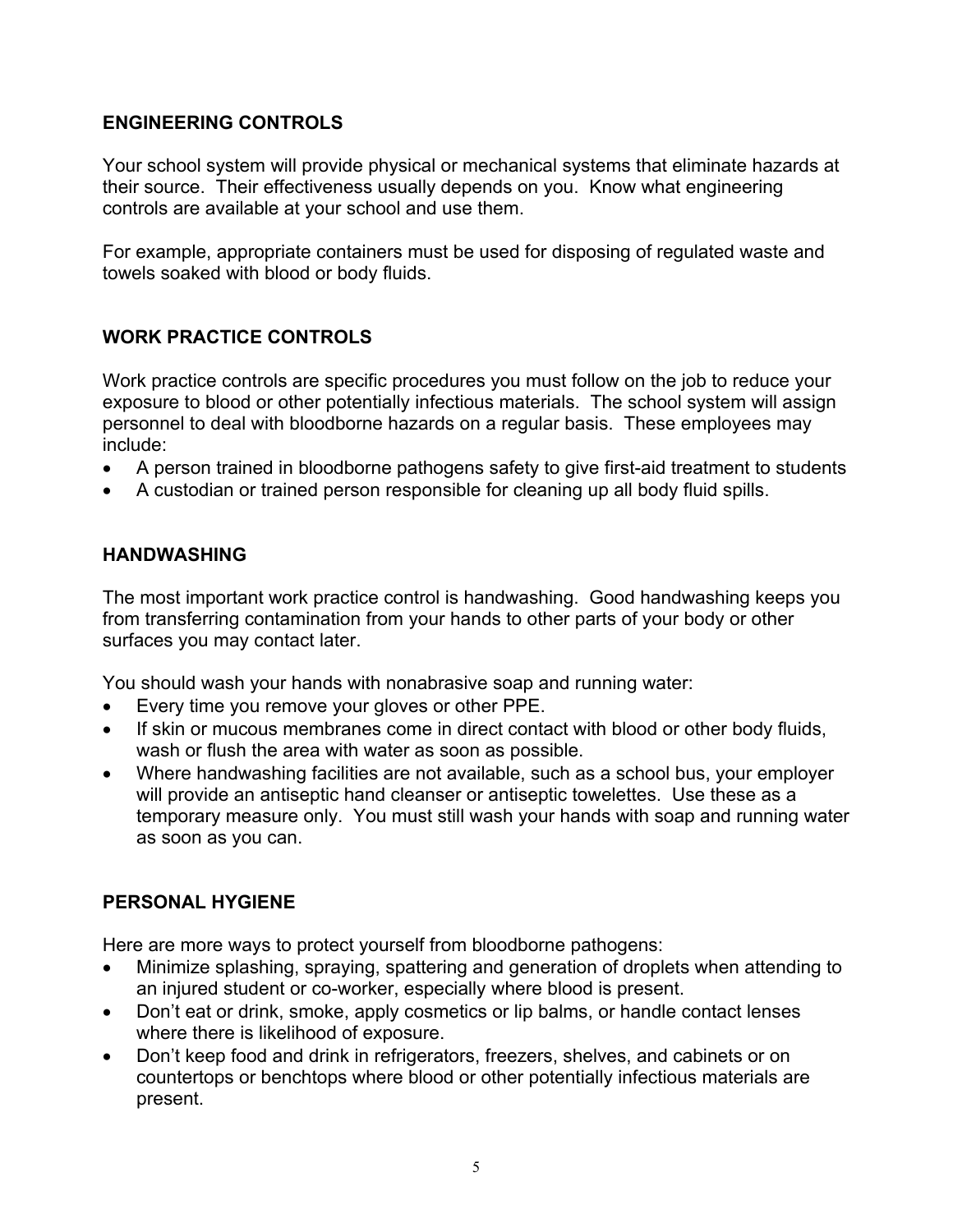## **PERSONAL PROTECTIVE EQUIPMENT**

The type of personal protective equipment or PPE appropriate for your job, varies with the task and the exposure you anticipate. PPE you should wear may include: gloves, masks, aprons, lab coats, face shields, protective eyewear, masks, mouthpieces and resuscitation bags or other ventilation devices.

If you clean up blood or body fluids:

- Wear appropriate PPE
- Use solution of one part bleach to 100 parts water or one-fourth cup bleach to one gallon of water.
- Disinfect mops and cleaning tools after the job is done.

Your school system will issue personnel protective equipment or make it readily accessible. In addition, your school system will maintain, replace or dispose of any PPE at no cost to you.

# **GENERAL RULES ON PPE**

You and your employer must work together to make sure your PPE does its job.

- You must be trained to use the equipment properly.
- You must use appropriate PPE each time you perform a task with potentially infectious materials.
- The equipment must be appropriate for the task and fit properly, especially gloves.
- All equipment must be free of flaws that could impede safety.

If PPE becomes penetrated by blood or other infectious materials then remove it as soon as possible.

## **RESUSCITATION DEVICES**

Pocket masks and mechanical emergency respiratory devices are designed to isolate you from contact with a victim's saliva.

Avoid unprotected mouth-to-mouth resuscitation. Students or co-workers may expel saliva, blood or other fluids during resuscitation.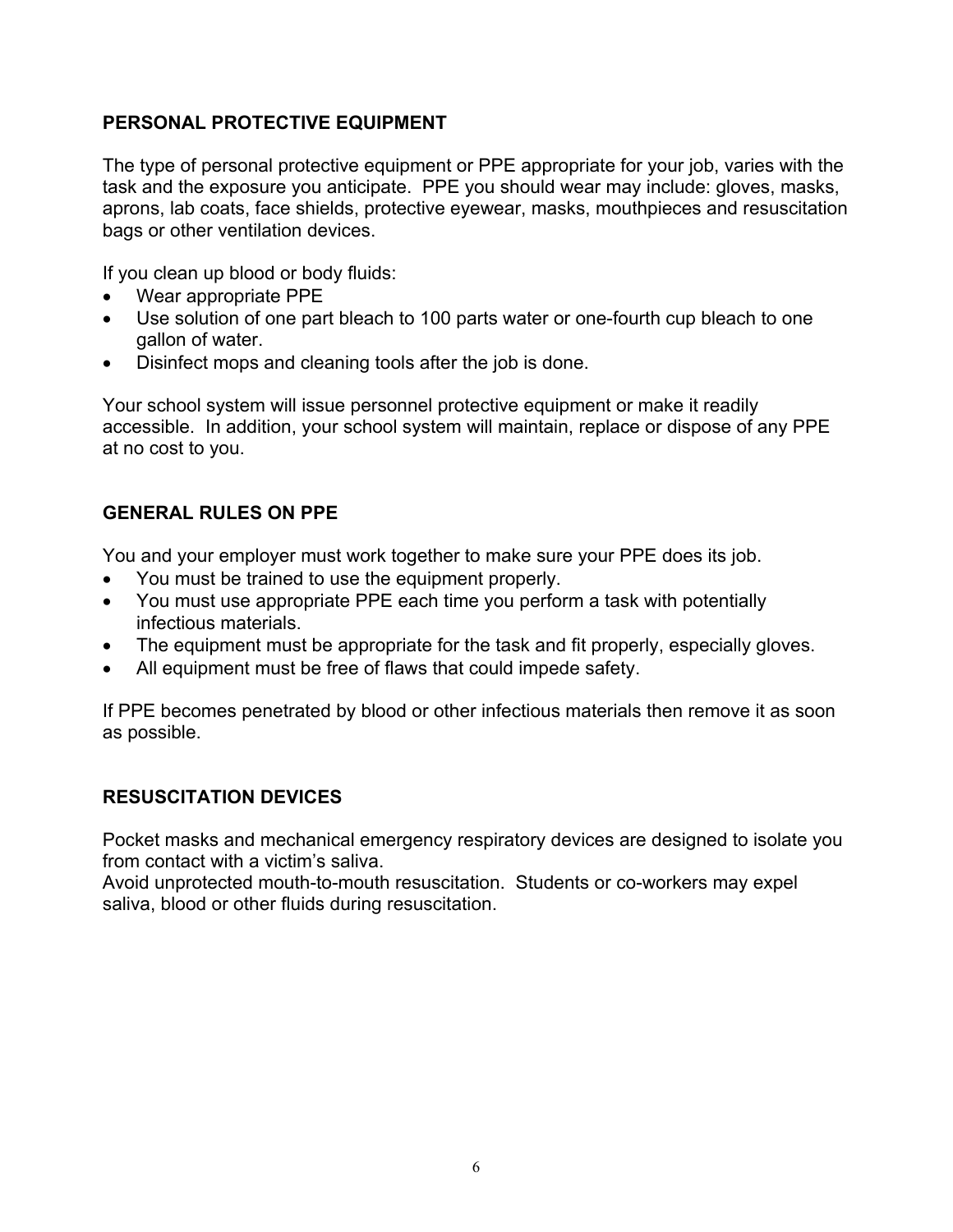# **GLOVES**

Gloves are the most frequently used type of personal protective equipment. You must wear gloves when it is reasonably anticipated your hands may contact:

- Blood
- Potentially infectious materials
- Mucous membranes or non-intact skin.

Single-use disposable gloves are used for first-aid procedures. Heavy-duty utility gloves should be used for housekeeping. If you are allergic to disposable gloves, there are hypoallergenic gloves, glove liners, powderless gloves or other alternatives available.

Since gloves can be torn or punctured, cover and hand cuts with bandages before putting on gloves. Replace gloves as soon as you can if they are:

- Torn
- Punctured
- **Contaminated**
- Defective in any way.

Never wash or decontaminate single-use disposable gloves for reuse.

#### **GLOVE REMOVAL**

As important as wearing gloves is, you are not protected unless you remove them correctly.

- With both hands gloved, peel one glove off from top to bottom and hold it in the gloved hand.
- With the exposed hand, peel the second glove from the inside, tucking the first glove inside the second.
- Dispose of the gloves promptly.
- Never touch the outside of the glove with bare skin.
- Every time you remove your gloves, wash your hands with soap and running water as soon as possible.

## **FIRST RESPONDERS KITS**

Your school may provide first responder kits as an effective way to deal with injuries and reduce the threat of bloodborne pathogens. The kit should contain:

- Gloves
- Combination masks that protect eyes, nose and mouth.
- Gauze and all other appropriate first aid equipment.
- Device for resuscitation.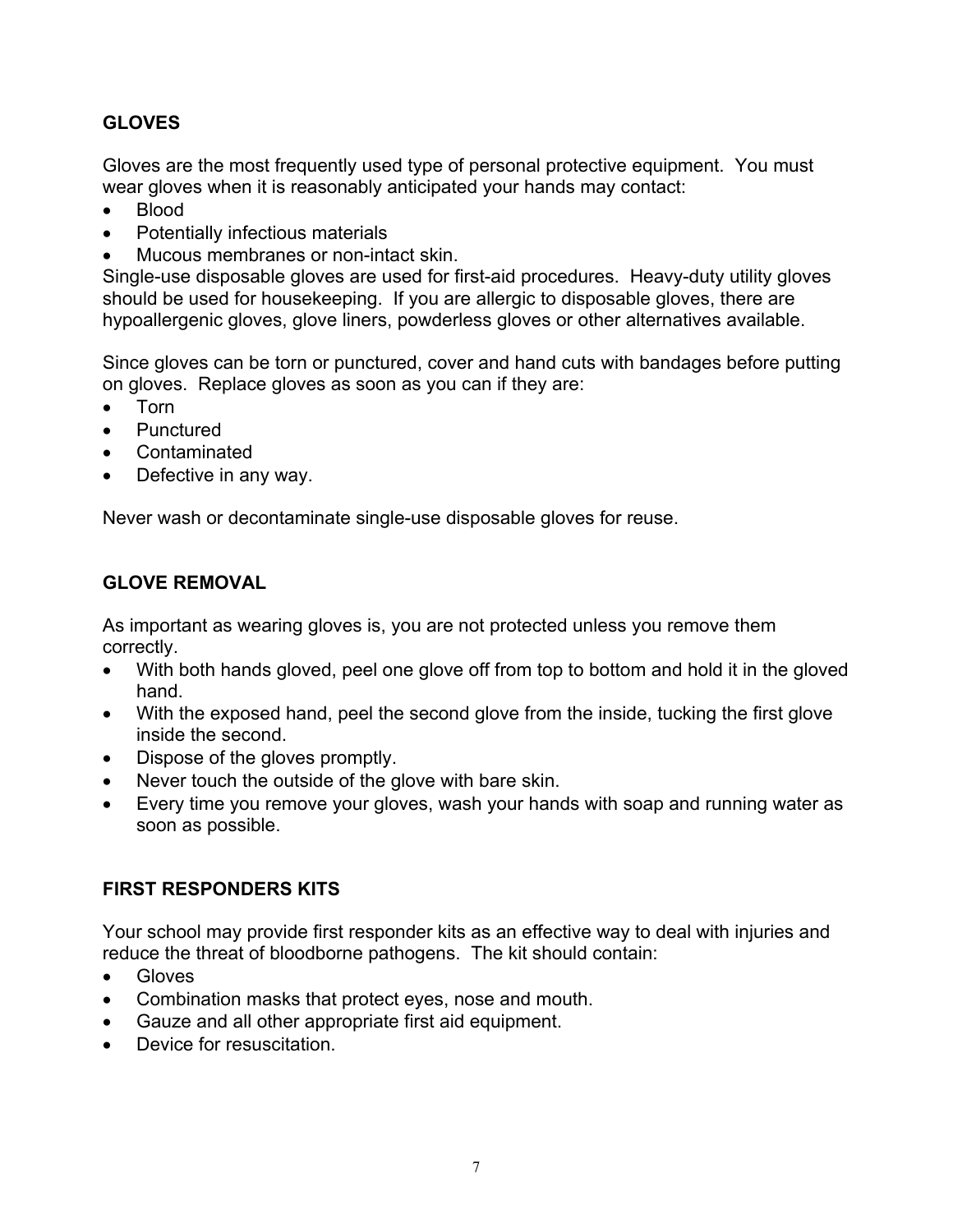# **GOOD HOUSEKEEPING**

Good housekeeping is everyone's responsibility, since it protects you and the students.

Your facility's Exposure Control Plan will list specific methods and regular schedules for cleaning surfaces possibly contaminated with infectious materials.

Here are some general rules:

- Clean and decontaminate all equipment and environmental working surfaces as soon as possible after contact with blood or other potentially infectious materials. Use an appropriate disinfectant such as a solution of one part bleach to 100 parts water or one-fourth cup bleach to one gallon of water.
- Never pick up broken glass with gloved or bare hands. Use tongs or a broom and dustpan.
- Place contaminated sharps and infectious wastes in designated containers. Sharps containers should be labeled or color-coded, leak-proof containers that are closeable and easily accessible to those who use them. Do not allow waste containers to overfill.
- Handle contaminated laundry as little as possible and with minimal agitation. Place soiled laundry in labeled or color-coded leak-proof bags or containers without sorting or rinsing.
- Bins, pails, cans and similar receptacles that are reused and have a reasonable likelihood for becoming contaminated with blood or other infectious materials shall be inspected and decontaminated on a regularly scheduled basis.

## **KNOW THIS LABEL**

Watch for fluorescent orange-red labels, red bags and containers with a biohazard symbol. This symbol warns you that the container holds blood or other potentially infectious materials.

# **HBV VACCINATIONS**

Rolling up your sleeve for this vaccination may be one of the best ways to prevent hepatitis B infection. If you are exposed to blood or other infectious materials as part of your job, the school system will make the hepatitis B vaccination available to you at no cost.

The vaccine can be given within 24 hours of exposure. It will be completed by three injections over a six-month period. Today's vaccines are safe and effective.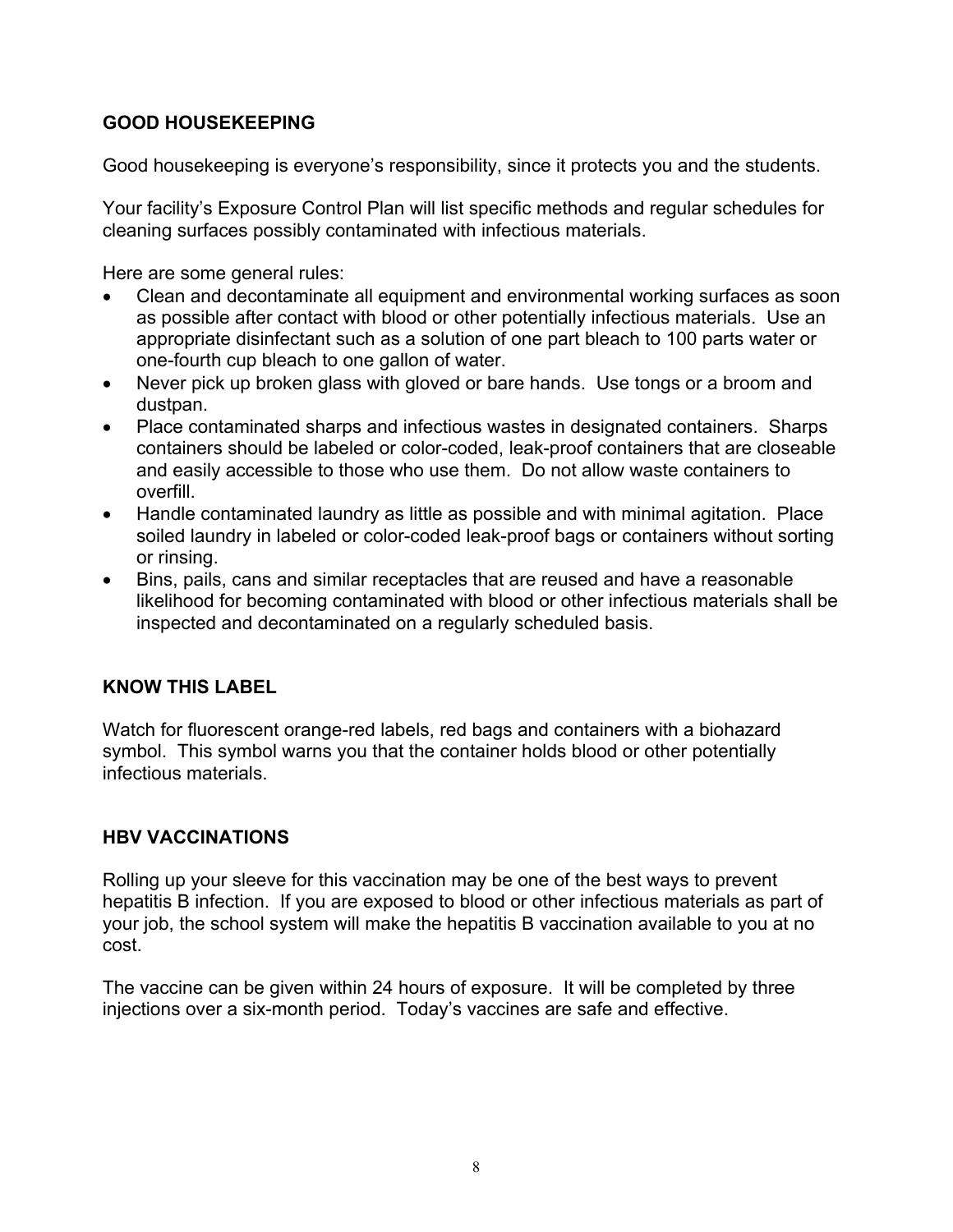## **PLAYING IT SAFE**

Accidents happen. If you are exposed, immediately report the incident to your supervisor. If you consent, your employer will provide you with:

- A confidential medical evaluation
- Blood tests
- Post-exposure preventative treatment if available
- Follow-up counseling.

#### **BLOODBORNE PATHOGENS IN SCHOOLS**

As a school employee, you must react to an emergency not only with your heart, but also with your head. Know the facts about bloodborne diseases so you can take sensible precautions. Students, co-workers and loved ones are counting on you. Take the time to protect yourself while helping a child or co-worker in need.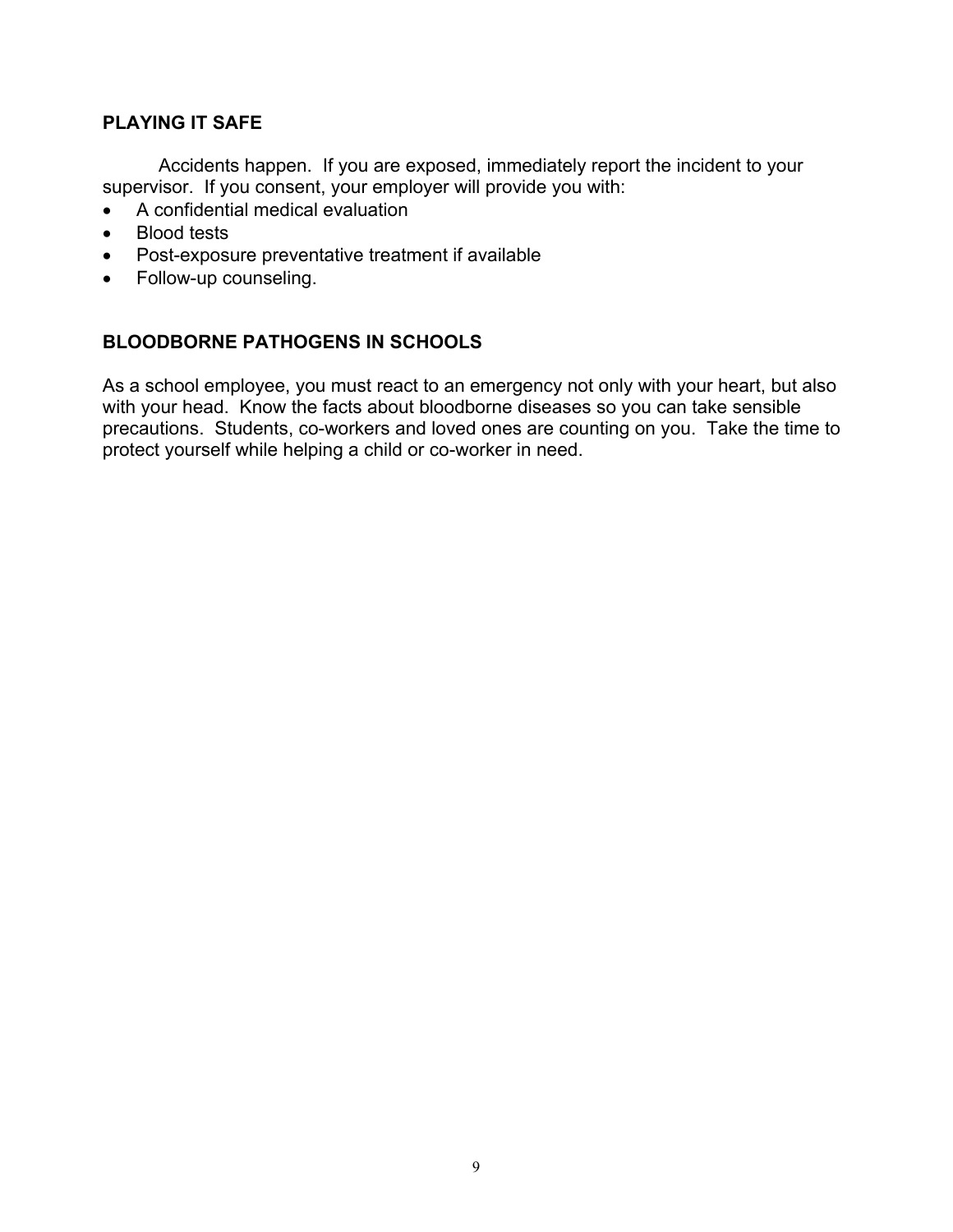| ×<br>۰. |  |
|---------|--|
|---------|--|

| 1.  | True | False | HIV and HBV may be present in body fluids<br>other than blood.                                                                 |
|-----|------|-------|--------------------------------------------------------------------------------------------------------------------------------|
| 2.  | True | False | Children may not exhibit any symptoms, being<br>unaware that they are a carrier of HBV.                                        |
| 3.  | True | False | Sexual contact and sharing infected needles<br>are the only ways HBV and HIV can be<br>transmitted.                            |
| 4.  | True | False | Blood, vomit or urine may contain bloodborne<br>pathogens.                                                                     |
| 5.  | True | False | You should always check disposable gloves for<br>holes to ensure they will protect you from<br>bloodborne pathogens.           |
| 6.  | True | False | Bloodborne infections can be transmitted<br>through an open cut or through common skin<br>conditions like dermatitis.          |
| 7.  | True | False | The HBV vaccine is safe and effective.                                                                                         |
| 8.  | True | False | It's recommended that every school system<br>create an Exposure Control Plan and make it<br>available to all of the employees. |
| 9.  | True | False | Some people infected with HBV show no signs or<br>symptoms.                                                                    |
| 10. | True | False | Contaminated surfaces can easily lead to the<br>spread of HBV.                                                                 |
| 11. | True | False | Standard Precautions means treating all blood<br>and body fluids as if they are infected with a<br>bloodborne disease.         |
| 12. | True | False | To effectively disinfect surfaces and cleaning<br>tools you may use one part bleach to 10 parts<br>water.                      |
| 13. | True | False | Only teachers and housekeeping staff are at<br>risk of encountering bloodborne pathogens at<br>school.                         |